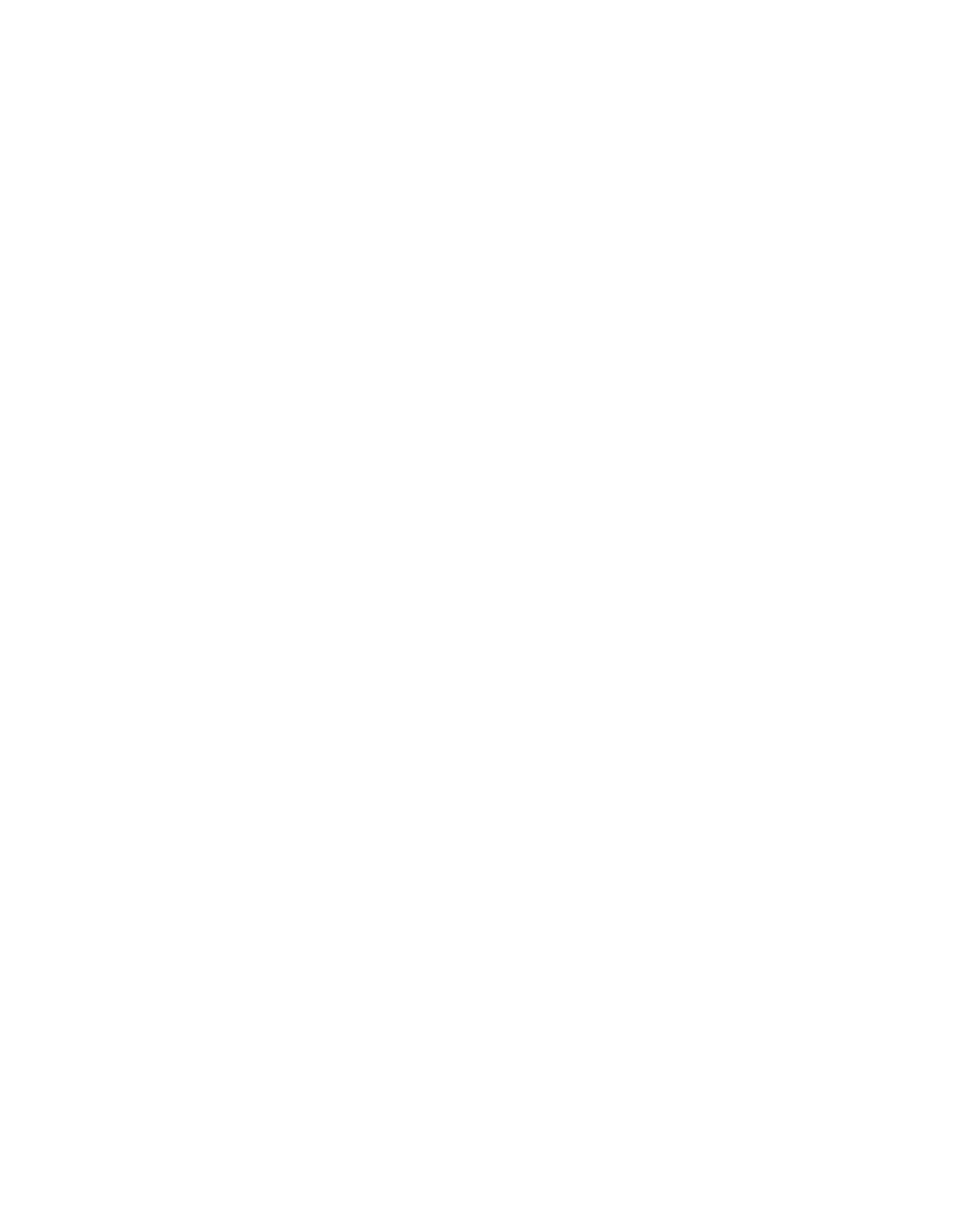## **Statement of Executive Vice President Valdis Dombrovskis and Commissioner Paolo Gentiloni to the International Monetary and Financial Committee on behalf of the European Commission**

## **Washington, 13-14 October 2021**

1. Following the deep contraction recorded last year and early this year due to the pandemic, the European economy returned to growth in the second quarter of 2021, against the backdrop of advancing vaccination campaigns and an improving health situation. The latest European Commission forecast, issued on 7 July 2021, projects GDP to grow by 4.8% in 2021 and 4.5% in 2022 both in the European Union and in the euro area. The European economy is expected to return to its pre-crisis level already in the course of 2021. Risks and uncertainty remain very high as the economic outlook for the EU still crucially depends on the evolution of the pandemic, even though its impact on the economy is much smaller than at its outset. Moderation in the world economy and protracted supply bottlenecks may also weigh on activity going forward. In this context, the macroeconomic policy mix in the EU will continue to be supportive over the forecast horizon, also benefitting from the EU's Recovery and Resilience Facility (RRF).

2. We support the IMF's proposed goals of vaccinating at least 40% of the population in all countries by the end of 2021 and at least 60% by the first half of 2022. The EU is sharing half of its vaccine production with the rest of the world. More than 700 million doses have been delivered in the EU (more than 70% of adults are now fully vaccinated) and more than another 800 million doses have been delivered to the rest of the world, to more than 130 countries. Vaccine donation commitments already amount to 500 million doses from Team Europe, which includes the European Commission's announced donation of 200 million doses to be delivered by the middle of 2022.

3. Fiscal policy in the EU has continued to support the economy in 2021. The general escape clause of the Stability and Growth Pact was triggered in March 2020 and will remain activated through 2022. This, together with the additional fiscal impulse provided at European level, will enable the fiscal stance to remain supportive next year. The EU will continue to coordinate its fiscal response to avoid a fragmented recovery process. Support measures in EU Member States should remain timely, temporary and targeted and be compatible with medium term fiscal sustainability. Once health risks diminish, budgetary measures should gradually pivot towards ensuring a sustainable and inclusive recovery.

4. The EU has started disbursing funds under its EUR 1.82 trillion package for a sustainable and green recovery, which includes both the EU budget for 2021-2027 and the Next Generation EU recovery instrument. Both Next Generation EU and the EU budget are geared to ensuring that the EU's economic recovery is both sustained and sustainable, in line with the guiding principles of the EU's economic agenda: environmental sustainability, productivity, fairness and macroeconomic stability.

5. The centrepiece and biggest programme under Next Generation EU is the RRF, which is set to provide up to EUR 672.5 billion in financial support in loans and grants for investment and reforms. The RRF is already helping Member States to enhance their productive public spending and creating more favourable conditions for reforms aimed at addressing country-specific structural challenges. It will contribute to building a more sustainable, more resilient and fairer Europe for the next generation in line with the United Nations' Sustainable Development Goals.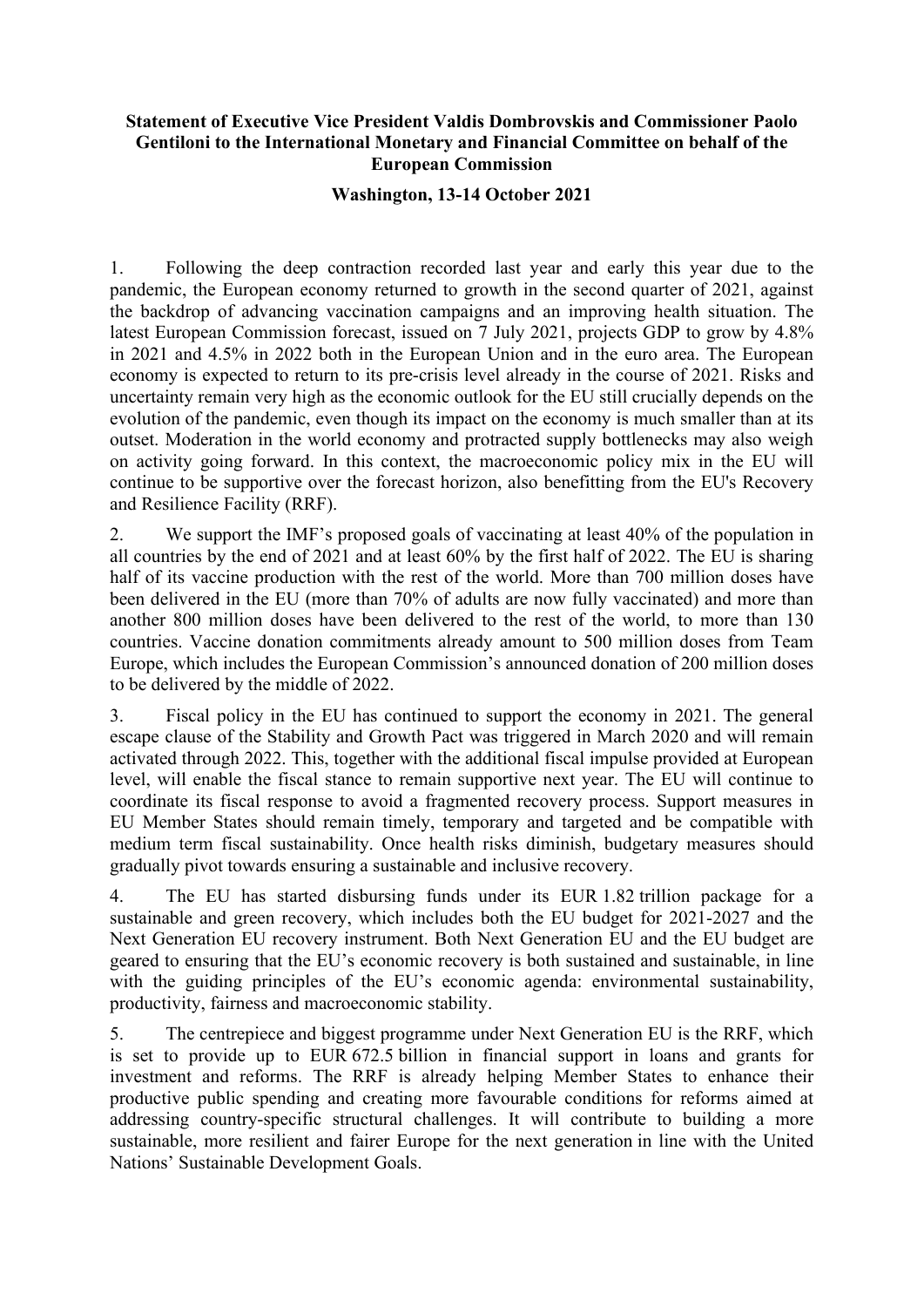6. Climate change is a global challenge requiring a coordinated global response. The European Union adopted on 28 June the European Climate Law to enshrine the objective of climate neutrality by 2050 and the intermediary greenhouse gas emissions reduction target of at least 55% by 2030 compared to 1990 levels. On 14 July, the European Commission presented the 'Fit for 55' package, a set of interconnected proposals that provides the tools to reach these goals. It comprises upgrades to current legislation and several new initiatives, in a broad range of policy areas and sectors: climate, energy, transport, buildings, agriculture and forests. The proposals strengthen and expand carbon pricing, targets, standards and support measures. The European Commission also adopted a new sustainable finance strategy on 6 July, with an ambitious and comprehensive package of measures to help improve the flow of money towards financing the EU transition to a sustainable economy in line with the Fit for 55 package. In addition, in the period up to 2027, the European Union itself, beyond the substantial contributions by Member States, will spend over 30% of its external budget on climate change related activities. In her State of the Union speech of 15 September 2021 the Commission President announced a EUR 4 billion top-up of our overall climate expenditure in developing countries up to 2027, which is now set to exceed EUR 28 billion. In this context, we very much welcome and encourage the IMF's actions to broaden and deepen its engagement on climate change related issues across its activities.

7. After years of tensions, we have a golden opportunity to rebuild bridges around trade and develop a shared view on the challenges ahead. As highlighted in the new EU Trade Strategy, multilateralism, resilient global value chains of medical and pharmaceutical products, trade in services, digital trade, investment, the environmental sustainability of trade and investment and a level playing field are more important than ever. Against this background, it is critical to continue providing support and guidance for the efforts being deployed in Geneva on WTO reform and on the modernisation of its rulebook. A free, fair and rules-based multilateral trading system evidently calls for more and better rules. IMF members should work together and with the WTO membership towards a successful outcome at the 12th Ministerial Conference of the World Trade Organization, which is an important milestone in the near horizon.

8. We all need to give the highest priority to global solutions to address the taxation of the digital economy and the remaining Base Erosion and Profit Shifting (BEPS) issues. After years of negotiations, a large majority of the OECD Inclusive Framework members agreed on the principles of both pillars at their meeting on 1 July 2021, which was subsequently endorsed by the G20 Finance Ministers and Central Bank Governors on 9 July. Currently, 134 out of 140 Members of the Inclusive Framework (IF) have joined the agreement. We see good prospects of reaching an agreement at the G20 Summit in Rome and expect the reform of the international tax system to be finalised by inviting all the IF members to implement the global and consensus-based solution for both pillars as soon as politically feasible.

9. The European Union continues to support the commitment by the IMFC and G20 Leaders to a strong, quota-based and adequately resourced IMF to preserve its role at the centre of the Global Financial Safety Net. The EU is committed to revisiting the adequacy of quotas and continuing the process of IMF governance reform under the 16th General Review of Quotas, to be concluded no later than December 15, 2023.

10. The ongoing COVID-19 crisis requires coordinated global efforts to help countries in need**.** We recognize that the transition to a post-COVID world cannot be fully achieved until there is a satisfactory level of vaccination and protection globally. As part of the EU's global response to the COVID-19 pandemic, the EU approved EUR 3 billion of Macro-Financial Assistance to 10 enlargement and neighbourhood partners to help them cope with the economic fallout. Of this, EUR 2.4 billion have already been disbursed or will be disbursed